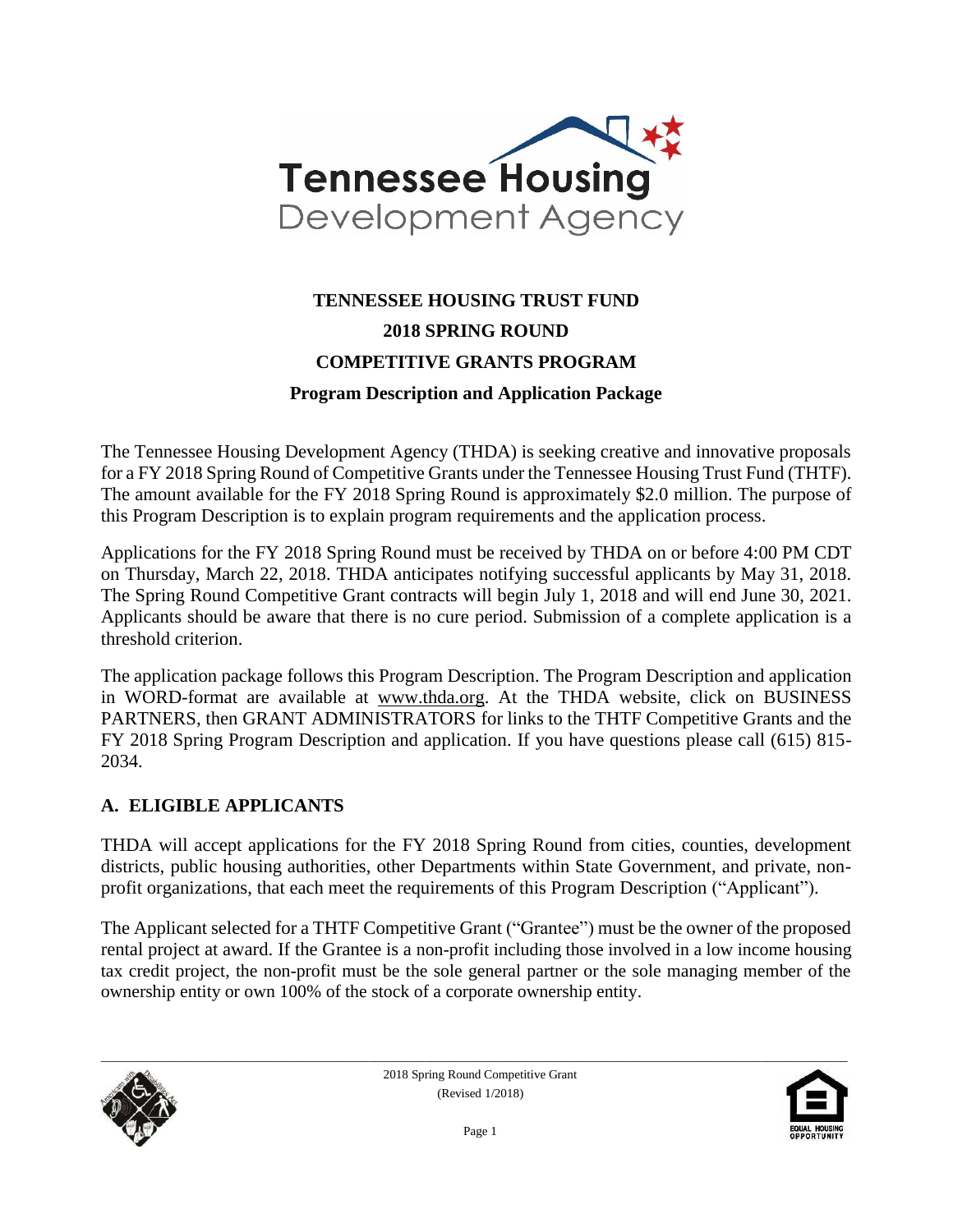All private, non-profit organizations must submit *Attachment One: Non-Profit Checklist* with supporting documentation. All private, non-profit organizations must be organized and existing in the State of Tennessee (as evidenced by a Certificate of Existence from the Tennessee Secretary of State, dated no more than 30 days prior to the application date) or, if organized and existing in another state, be organized and existing under the laws of that state and be qualified to do business in Tennessee (as evidenced by a Certificate of Existence from that state's Secretary of State dated no more than 30 days prior to the application date and by a Certificate of Authorization to do business in Tennessee from the Tennessee Secretary of State, dated no more than 30 days prior to the application date).

All private, non-profit Applicants must demonstrate at least two years of experience providing affordable housing or affordable housing related services in the state of Tennessee.

Additionally, Applicants seeking funding for transitional housing targeted to ex-offenders shall demonstrate good standing with the Tennessee Department of Corrections (TDOC) as of the date of submission of the 2018 Spring THTF application. All such Applicants shall be listed on TDOC's List of Approved Transitional Housing Providers.

Competitive Grant funds will be awarded to successful Applicants in the form of a grant. Applicants with prior Competitive Grants must also have *requested* the following percentages of their prior grants by March 15, 2018 to be eligible for the FY 2018 Spring Round Competitive Grant program:

| <b>COMPETITIVE GRANT</b><br>YEAR | <b>SPEND DOWN REQUIREMENT</b> |  |
|----------------------------------|-------------------------------|--|
| 2016 Fall and earlier            | 100%                          |  |
| 2016 Spring                      | 75%                           |  |
| 2017 Fall                        | 50%                           |  |
| 2017 Spring                      | 25%                           |  |
| 2018 Fall                        | Not Eligible                  |  |

To meet the "requested" threshold criteria, THDA must have received an official, complete Request for Payment Form with supporting documentation from an Applicant with a prior Competitive Grant.

### **B. ELIGIBLE ACTIVITIES**

All housing financed using THTF Competitive Grant resources must be affordable rental housing and must address the housing needs of households who are low, very low, and/or extremely low income as defined in Section  $F(1)$ .

The following rental housing activities are eligible:

- New construction of rental housing units.
- Acquisition of rental housing units.
- Rehabilitation of rental housing units.



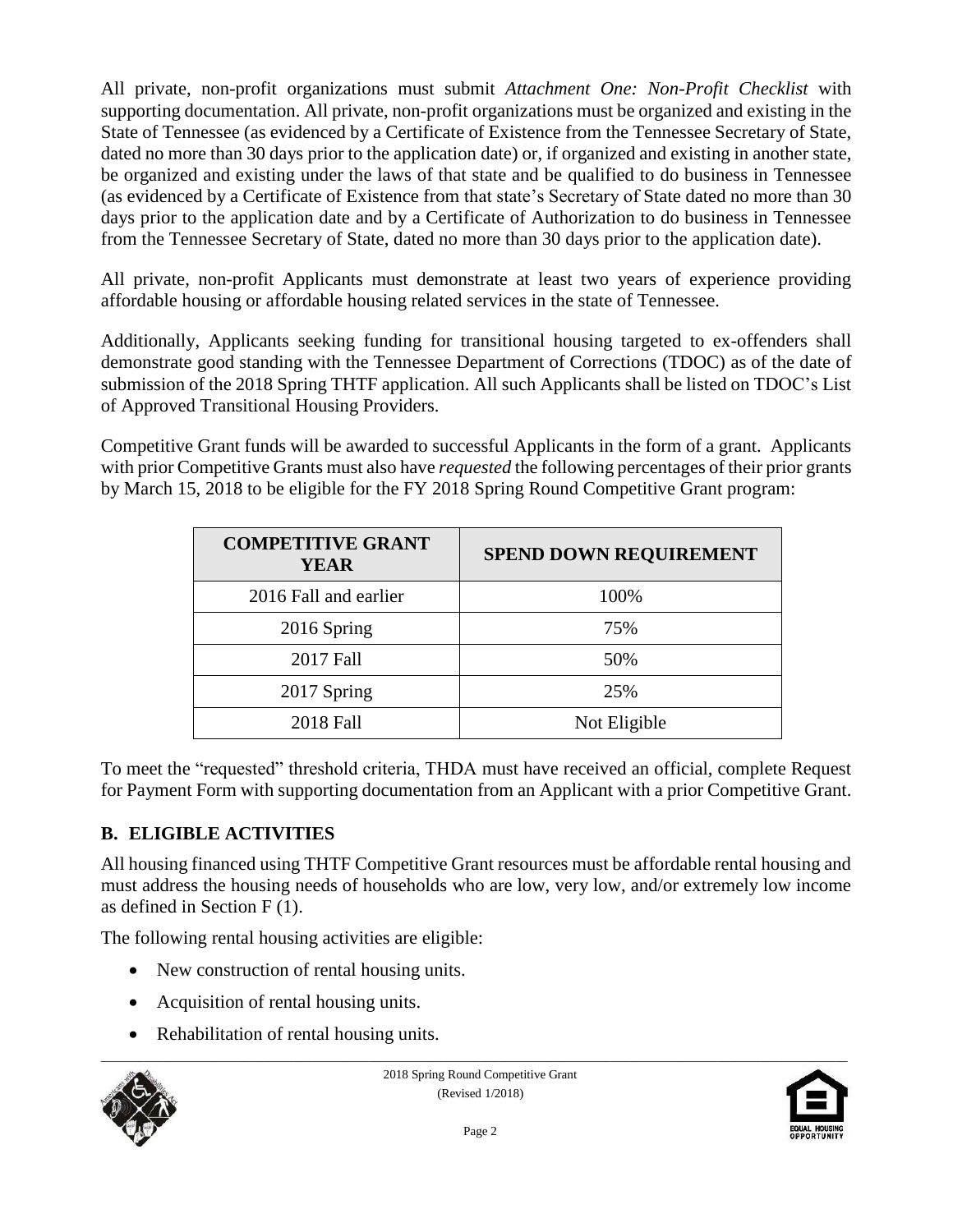- Conversion of non-residential units to residential units.
- Combinations of the above.

The rental housing provided may be either permanent or transitional as defined below:

- "Permanent Housing" is community-based housing with a tenant on a lease (or a sublease) for an initial term of at least one year that is renewable and is terminable only for cause.
- "Transitional housing" is housing that is designed to provide individuals and families with interim stability and support for up to 24 months in order to assist the household successfully move to and maintain permanent housing. Transitional housing must include a lease, sublease, or occupancy agreement.

All Applicants shall complete *Attachment Two: Rental Housing Feasibility Worksheet* to demonstrate a need for the Competitive Grant funds and the financial feasibility of the project.

# **C. TARGET POPULATIONS**

### **1. Low, very low and extremely low income households**

Rental housing for households at or below 80% of Area Median Income (AMI) is eligible. THDA will provide a preference for applications with a 25% set-aside of units for households who are extremely low income (0-30% AMI) or with a 50% set-aside of units for very low income  $(0 - 50\%$  AMI) households.

### **2. Housing for Individuals with Disabilities**

Housing for Individuals with Disabilities is rental housing for adult persons with a disability. All households must have incomes less than 80% of AMI.

A "*person with disabilities"* is a person, who has a physical, mental or emotional impairment that is expected to be of long-continued and indefinite duration; substantially impedes his or her ability to live independently; and is of such a nature that such disability could be improved by more suitable housing.

A person will also be considered to have a disability if he or she has a developmental disability, which is a severe, chronic disability that is attributable to a mental or physical impairment or combination of mental and physical impairments; is manifested before the person attains age 22; is likely to continue indefinitely; results in substantial functional limitations in three or more of the following areas of major life activity: self-care, receptive and expressive language, learning, mobility, self-direction, capacity for independent living, and economic self-sufficiency; and reflects the person's need for a combination and sequence of special interdisciplinary, or generic care, treatment, or other services that are of lifelong or extended duration and are individually planned and coordinated.

Housing funded for this population must meet the qualities of settings that are eligible for reimbursement under the Medicaid home and community-based services that were established



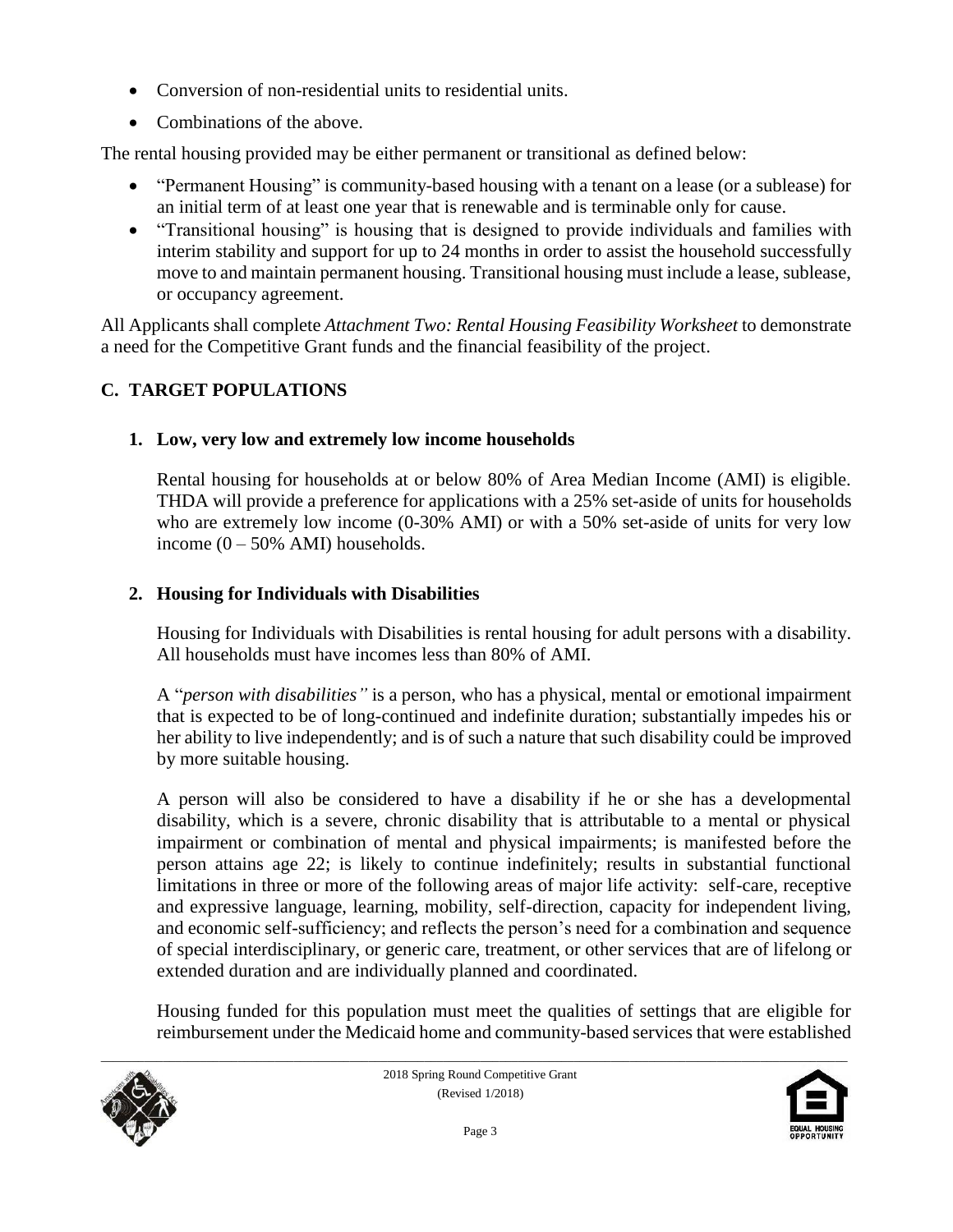by the Centers for Medicare and Medicaid Services (CMS) in the final rule dated January 16, 2014:

[https://www.federalregister.gov/articles/2014/01/16/2014-00487/medicaid](https://www.federalregister.gov/articles/2014/01/16/2014-00487/medicaid-program-state-plan-home-and-community-based-services-5-year-period-for-waivers-provider)[program-state-plan-home-and-community-based-services-5-year-period-for](https://www.federalregister.gov/articles/2014/01/16/2014-00487/medicaid-program-state-plan-home-and-community-based-services-5-year-period-for-waivers-provider)[waivers-provider.](https://www.federalregister.gov/articles/2014/01/16/2014-00487/medicaid-program-state-plan-home-and-community-based-services-5-year-period-for-waivers-provider)

The final rule requires that all home and community-based settings meet certain qualifications, including:

- The setting is integrated and supports full access to the greater community;
- Is selected by the individual from among setting options;
- Ensures individual rights of privacy, dignity, and respect, and freedom from coercion and restraint;
- Optimizes autonomy and independence in making life choices; and,
- Facilitates choice regarding services and who provides them.

Additionally for provider owned or controlled residential settings, the following additional requirements apply:

- The individual has a lease or other legally enforceable agreement providing similar protections;
- The individual has privacy in their unit including lockable doors, choice of roommates, and freedom to furnish or decorate the unit;
- The individual controls his/her own schedule, including access to food at any time;
- The individual can have visitors at any time; and,
- The setting is physically accessible.

# **3. Housing for Youth Transitioning Out of the State's Foster Care System**

Rental housing for youth transitioning out of the foster care system is eligible and is prioritized in the program's scoring matrix. All households must have incomes less than 80% of AMI. The head of the household must be at least 18 years of age and no more than 24 years of age at time of application for tenancy. All housing must provide flexible support services designed to help the individual stay housed and live a more productive life in the community.

# **4. Housing for the Elderly**

Elderly populations are households where all household members are at least 62 years of age. All households must have incomes less than 80% of AMI. Housing for the elderly does not include hospices, nursing homes, or convalescent facilities.



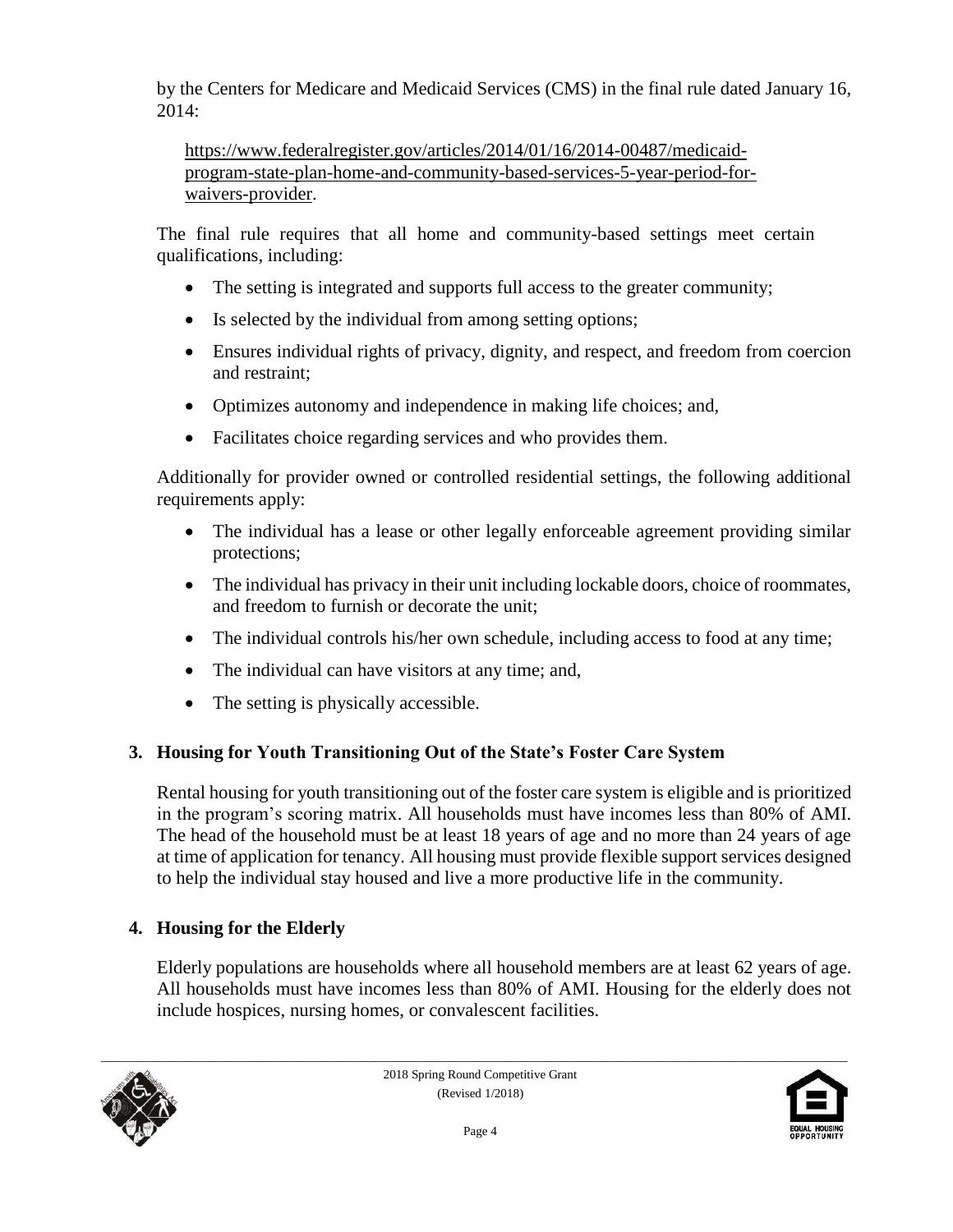#### **5. Housing for Ex-Offenders**

Rental housing for ex-offenders who are either homeless or at risk of homelessness and for those who are eligible for release by the Tennessee Board of Probation and Parole but who remain in custody due to having no other residential options is eligible. Housing for elderly offenders who are eligible for release by the Tennessee Board of Probation and Parole but who remain in custody due to no other residential options is encouraged. Housing for exoffenders is prioritized in the program's scoring matrix.

All housing must provide support services designed to help the individual stay housed and live a more productive life in the community.

Certain ex-offenders, as described below, may not be eligible to reside in housing of this type developed with Competitive Grants. All households must have incomes less than 80% of AMI. Housing providers must abide by all TDOC rules and regulations and all State and Federal statutes and laws as applicable to the populations being served.

#### **6. Housing for Veterans who are Homeless**

Rental housing set-aside for veterans who are homeless. To be eligible, an individual or family must meet one of the categories of homeless and the head of household or their spouse must meet the definition of "veteran" as defined below:

- As defined by the U.S. Department of Housing and Urban Development under the Homeless Emergency Assistance and Rapid Transition to Housing Act (HEARTH) at 24 CFR 91.5, "Homeless" includes:
	- (1) *Category 1*: An individual or family who lacks a fixed, regular, and adequate nighttime residence, meaning:
		- (i) An individual or family with a primary nighttime residence that is a public or private place not designed for or ordinarily used as a regular sleeping accommodation for human beings, including a car, park, abandoned building, bus or train station, airport or camping ground;
		- (ii) An individual or family living in a supervised publicly or privately operated shelter designed to provide temporary living arrangements (including congregate shelters, transitional housing, and hotels and motels paid for by charitable organizations or by federal, state, or local government programs for low-income individuals); or
		- (iii) An individual who is exiting an institution where he or she resided for 90 day or less and who resided in an emergency shelter or place not meant for human habitation immediately before entering that institution;



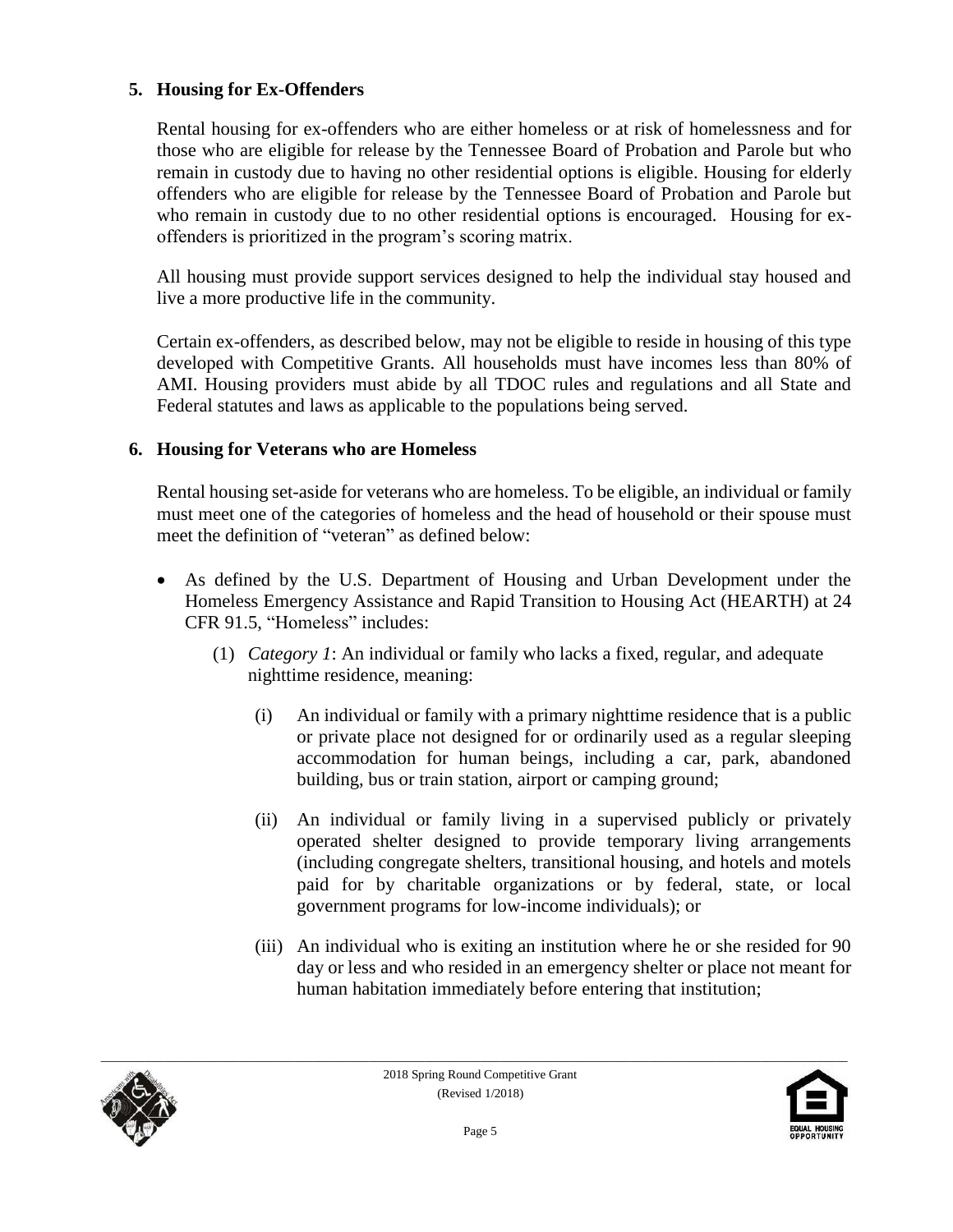- (2) *Category 2*: An individual or family who will imminently lose their primary nighttime residence, provided that:
	- (i) The primary nighttime residence will be lost within 14 days of the date of application for homeless assistance;
	- (ii) No subsequent residence has been identified; and
	- (iii) The individual or family lacks the resources or support networks, e.g., family friends, faith-based or other social networks, needed to obtain other permanent housing;
- (3) *Category 3*: Unaccompanied youth under 25 years of age, or families with children and youth, who do not otherwise qualify as homeless under this definition, but who:
	- (i) Are defined as homeless under section 387 of the Runaway and Homeless Youth Act (42 U.S.C. 5732a), section 637 of the Head Start Act (42 U.S.C. 9832), section 41403 of the Violence Against Women Act of 1994 (42 U.S.C. 14043e-2), section 330(h) of the Public Health Service Act (42 U.S.C. 254b(h)), section 3 of the Food and Nutrition Act of 2008 (7 U.S.C. 2012), SECTION 17(b) or section 725 of the McKinney-Vento Homeless Assistance Act (42 U.S.C. 11434A);
	- (ii) Have not had a lease, ownership interest, or occupancy agreement in permanent housing the 60 days immediately preceding the date of application for assistance;
	- (iii) Have experienced persistent instability as measured by two moves or more during the 60-day period immediately preceding the date of applying for homeless assistance; and
	- (iv) Can be expected to continue in such status for an extended period of time because of chronic disabilities, chronic physical health or mental health conditions, substance addiction, histories of domestic violence or childhood abuse (including neglect), the presence of a child or youth with a disability, or two or more barriers to employment, which include the lack of a high school degree or General Education (GED), illiteracy, low English proficiency, a history of incarceration or detention for criminal activity, and a history of unstable employment; or
- (4) *Category 4*: Any individual or family who:
	- (i) Is fleeing, or is attempting to flee, domestic violence, dating violence, sexual assault, stalking, or other dangerous or life-threatening conditions that relate to violence against the individual or a family member,



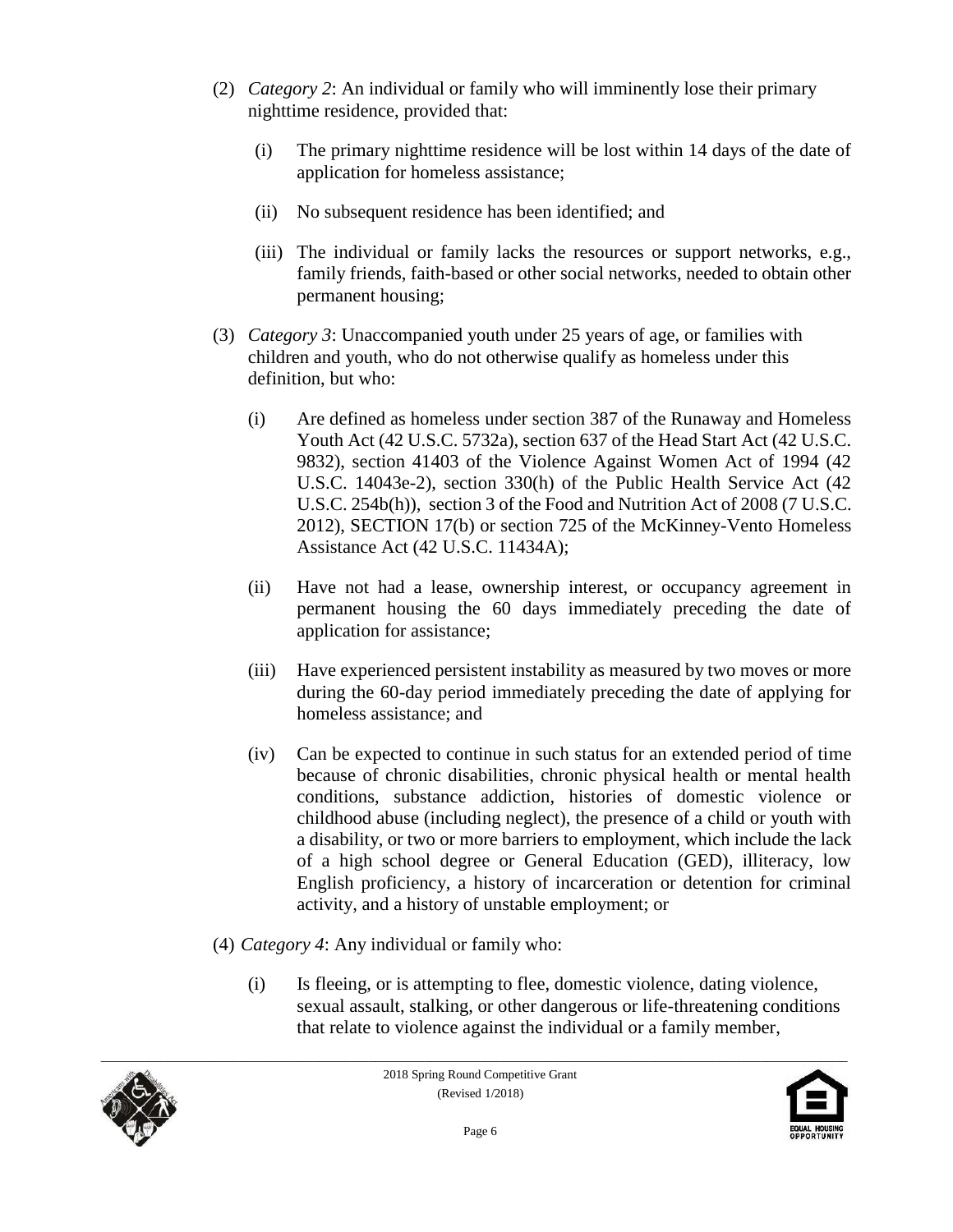including a child, that has either taken place within the individual's or family's primary nighttime residence or has made the individual or family afraid to return to their primary nighttime residence;

- (ii) Has no other residence; and
- (iii) Lacks the resources or support networks, e.g., family, friends, faith-based or other social networks, to obtain other permanent housing.
- As defined by the U.S. Interagency Council on Homelessness, a "Veteran" is an adult who served on active duty in the armed forces of the United States, including persons who served on active duty from the military reserves or the National Guard.

#### **D. PROHIBITED ACTIVITIES**

A Grantee may not use the Competitive Grant for any of the following:

- 1. Pledge Competitive Grant funds as support for tax exempt borrowing by local grantees.
- 2. Provide off-site improvements or neighborhood infrastructure or public facility improvements.
- 3. Provide any portion of the THTF Competitive Grant or the required local match for administrative expenses by local governments.
- 4. Provide assistance to private, for-profit owners of rental property.
- 5. Implement homeowner rehabilitation projects.
- 6. Implement homeownership activities, including down payment assistance programs and the development of units for homeownership.
- 7. Acquire, rehabilitate or construct rental housing that is a treatment, hospice, nursing home, or convalescent facility.
- 8. Cover costs incurred prior to the THTF contract start date.

#### **E. MATCH**

Proposals must include a 50% match of the THTF development dollars awarded. THTF administrative funds allocated to the project are not required to be matched.

#### **Eligible Sources of Match Include:**

1. Grants from other agencies.



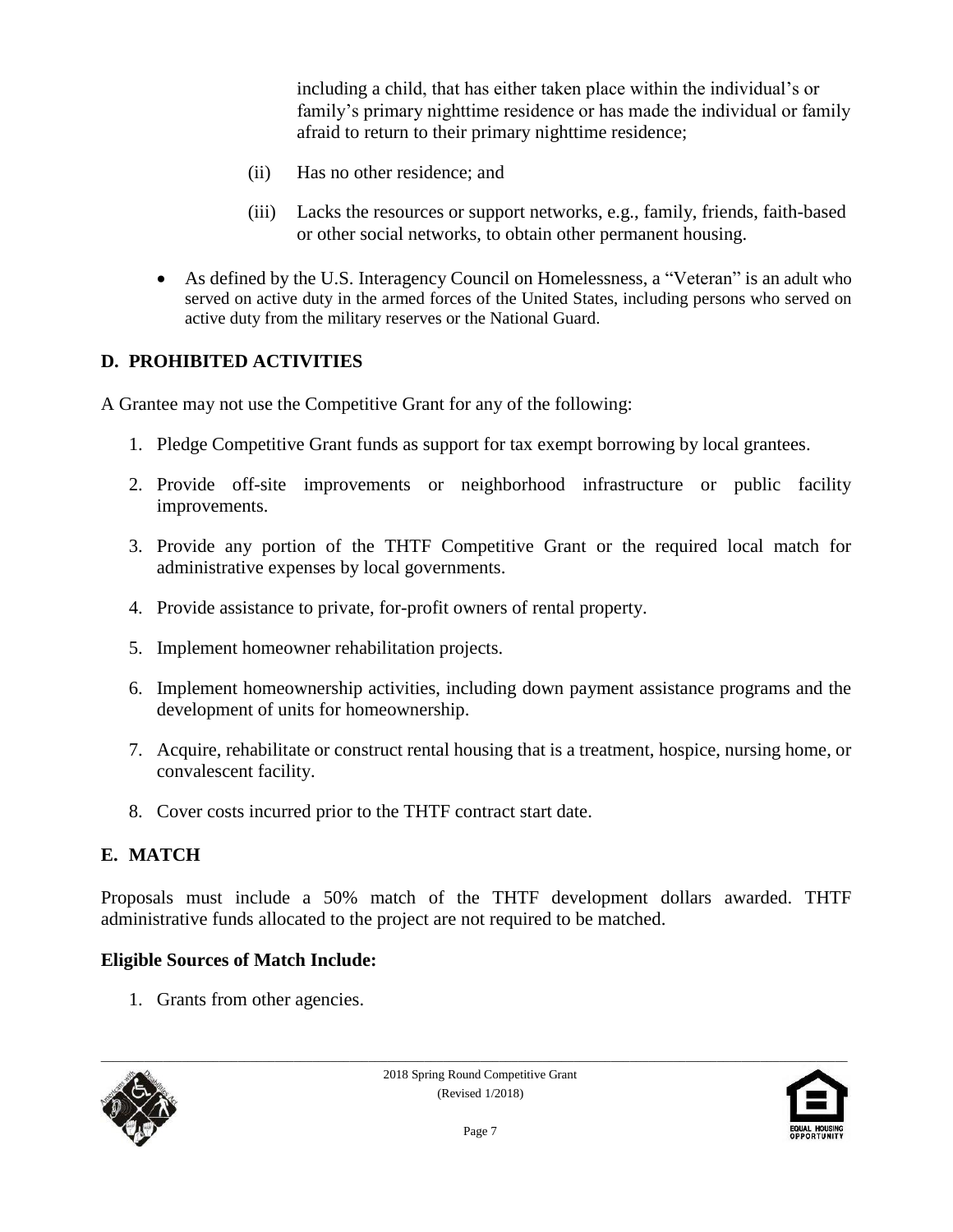- 2. Federal sources such as the Community Development Block Grant (CDBG) program or USDA Rural Development.
- 3. Cash Contributions by local church groups, local agencies, or contributions by individuals.
- 4. Bank loans.
- 5. A funding pool established by a local lender for the applicant.
- 6. Supportive services provided for projects serving individuals with disabilities, homeless veterans, ex-offenders, the elderly, or youth transitioning out of the foster care system. The value of supportive services may be counted over the length of the applicable compliance period.
- 7. Rental assistance tied to the property. To be eligible, the commitment of rental assistance must extend beyond the end of the grant term and only that value of rental assistance beyond the grant term will be counted.
- 8. The value of property already owned by the Applicant upon which the proposed housing will be rehabilitated or constructed.
- 9. HOME grants from local participating jurisdictions to non-profit applicants.

### **Ineligible Sources of Match:**

- 1. THDA HOME grants or other THDA program funds made available to Applicants will not be an eligible source of the matching funds.
- 2. In-kind donations, services, or labor will not be an eligible source of matching funds.

THDA will prioritize applications with a firm match commitment, the value of which is clearly documented in the application by the entity providing the match source.

# **F. PROGRAM REQUIREMENTS**

# **1. INCOME LIMITS**

Competitive Grants for rental projects may be used to benefit low-, *very low- or extremely low income* households.

- A. "Low income household" means an individual or family unit whose gross annual income does not exceed 80% of the area median income, adjusted for family size;
- B. "Very low income household" means an individual or family unit whose gross annual income does not exceed 50% of the area median income, adjusted for family size.



2018 Spring Round Competitive Grant (Revised 1/2018)

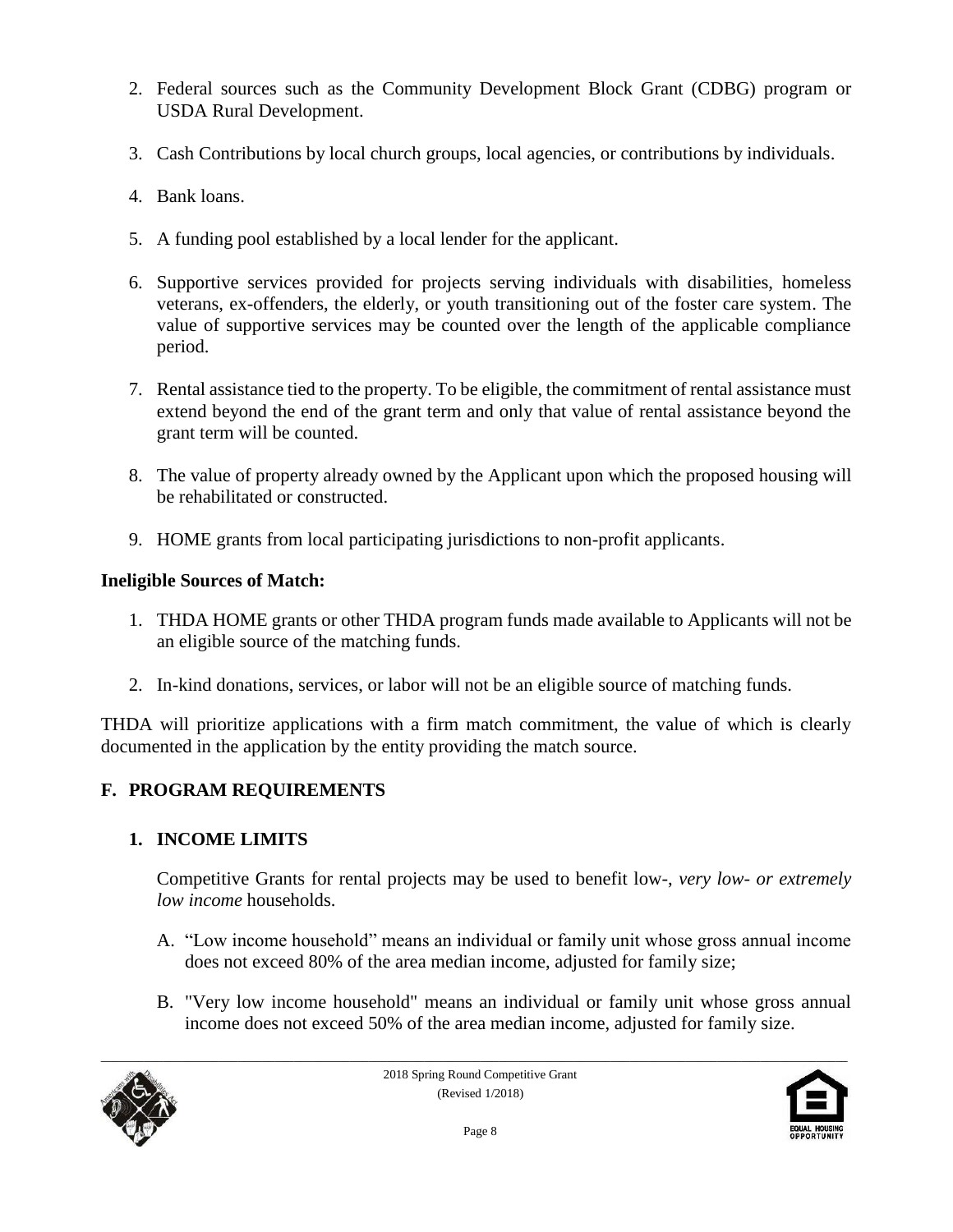C. "Extremely low income household" means an individual or family unit whose gross annual income does not exceed 30% of the area median income, adjusted for family size.

The income limits apply to the incomes of the tenants, not to the owners of the property.

Grantees shall use the income limits established by the U.S. Department of Housing and Urban Development for the HOME Program, and household income as defined by the Section 8 Rental Assistance Program. Current limits are in *Attachment Three: Income Limits*. The income of the household to be reported for purposes of eligibility is the sum of the annual gross income of the beneficiary, the beneficiary's spouse, and any other family member residing in the home or rental unit. Annual gross income is "anticipated" for the next 12 months, based upon current circumstances or known upcoming changes, minus certain income exclusions.

Grantees shall ensure occupancy of units for which Competitive Grants were used by low-, very low- or extremely low- income tenants during the five year compliance period. Tenants whose annual incomes increase to over 80% of area median may remain in occupancy, but must pay no less than 30% of their adjusted monthly income for rent and utilities.

# **2. CRIMINAL BACKGROUND**

Grantees shall follow HUD regulations with regard to the provision of housing for exoffenders. HUD regulations prohibit housing assistance to the following groups of exoffenders:

- A. Ex-offenders who have been evicted from federally-assisted housing for drug-related criminal activity with an effective date of eviction within the last three (3) year period.
- B. An ex-offender household that includes a member who has ever been convicted of a drugrelated criminal activity involving the manufacturing or production of methamphetamines on the premises of federally–assisted housing.
- C. An ex-offender household that includes a member who is subject to a lifetime registration requirement under a state sex offender registry program.

# **3. COMPLIANCE PERIOD**

All rental housing projects for which competitive Grants are used shall have a compliance period that begins on the date of issuance of the certificate of occupancy for the final building within the project. If a certificate of occupancy is not issued, the compliance period will begin on the date of recordation of the notice of completion for the project. Prior to drawing down Competitive Grant funds, Grantees shall sign a grant note, deed of trust and restrictive covenant to enforce the compliance period. The Competitive Grant is forgiven at the end of the compliance period if full compliance was achieved throughout the compliance period.

The length of the compliance period will be determined based on the amount of Competitive Grant funds invested per unit:



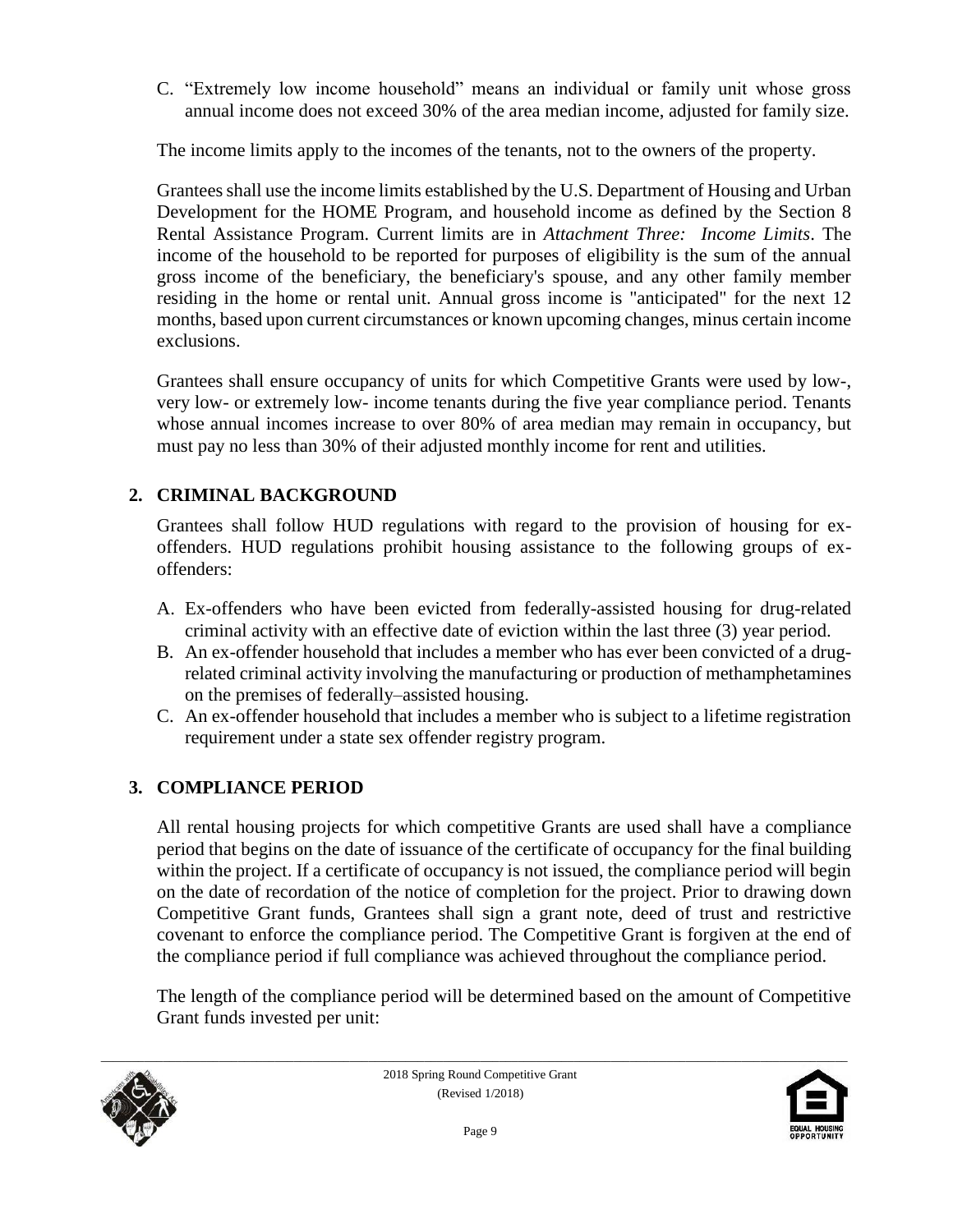| <b>Average Per Unit HTF</b><br><b>Competitive Grant Investment</b> | <b>Compliance Period</b> |
|--------------------------------------------------------------------|--------------------------|
| $<$ \$15,000                                                       | 5 Years                  |
| $$15,000 - $40,000$                                                | 10 Years                 |
| $>$ \$40,000                                                       | 15 Years                 |

#### **4. PROPERTY STANDARDS**

Property standards must be met when Competitive Grant funds are used for a project. Any rental units constructed or rehabilitated with Competitive Grant funds must meet THDA Design Standards for New Construction or Rehabilitation, as applicable. Additionally, all housing must meet all applicable local codes, rehabilitation standards, and zoning ordinances at the time of project completion. Following project completion, all properties assisted with Competitive Grant funds must meet Housing Quality Standards throughout the compliance period.

In the absence of local codes, new construction of multi-family apartments of 3 or more units must meet the State-adopted edition of the International Building Code; new construction of single-family rental units or duplexes must meet the State-adopted edition of the International Residential Code for One- and Two-Family Dwellings; and rehabilitation of existing rental units must meet the State-adopted edition of the International Existing Building Code.

All contractors performing work on THTF assisted units must be appropriately licensed for the type of work being performed.

*Inspections.* All rehabilitation or new construction work must be inspected by a qualified licensed inspector based on the rules applicable for the local jurisdiction in which the units are located. Licensed inspectors are certified by the Tennessee Department of Commerce and Insurance – State Fire Marshal's Office.

If a construction permit is issued by a local jurisdiction, inspection by a state certified inspector of that jurisdiction is required.

THDA will not make any funding awards for units in a jurisdiction where the unit cannot be inspected by a state certified building inspector or by a provider as permitted under State law.

*Energy Code*. New construction projects must also meet the current edition of the International Energy Conservation Code.



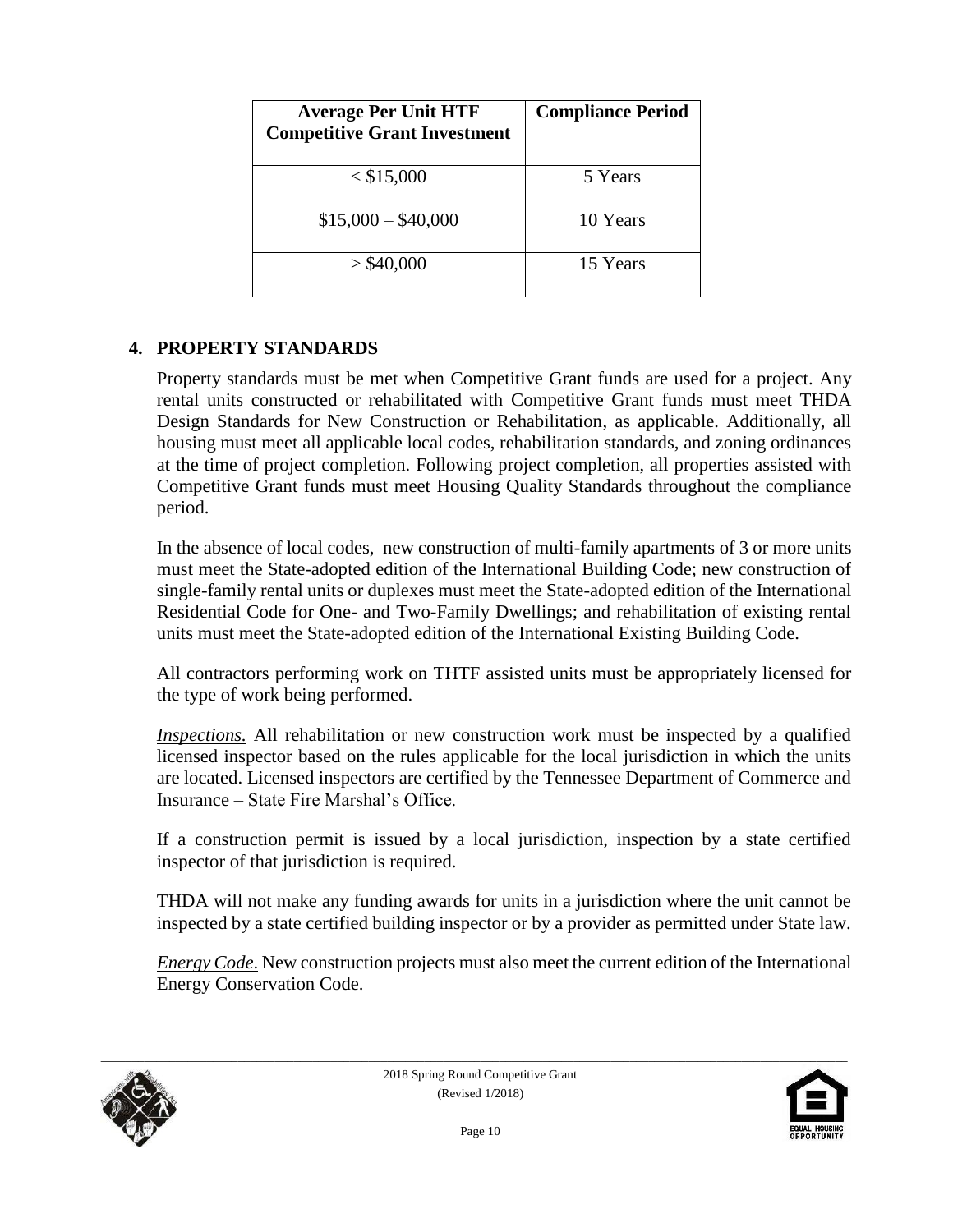*Visitability.* Additional points will be awarded to Applicants proposing single-family rental or multi-family new construction projects that include design features to make the units visitable by individuals with physical disabilities. These options include a step-free entrance, free passage of 32-36" for interior/exterior doorways, and easy use by individuals confined to a wheelchair. Further information about visitability may be found at [www.visitability.org.](http://www.visitability.org/)

*Universal Design.* Additional points will be awarded to applications that incorporate features that meet the needs of the greatest number of residents within a community. Universal design differs from accessible design, which is primarily intended to meet the needs of persons with disabilities. Universal design, however, is inclusive of adaptable design as universal design incorporates structural features that will allow a residence to be adapted to an individual's current or future needs. Universal design features include, but are not limited to:

- Stepless entrances
- Minimum 5' x 5' level clear space inside and outside entry door
- Broad blocking in walls around toilet, tub and shower for future placement of grab bars
- Full-extension, pull out drawers, shelves, and racks in base cabinets in the kitchen
- Front mounted controls on all appliances
- Lever door handles
- Loop handle pulls on drawers and cabinet doors

More information on Universal Design may be found at The Center for Universal Design at North Carolina State University: [http://www.ncsu.edu/ncsu/design/cud/index.htm.](http://www.ncsu.edu/ncsu/design/cud/index.htm)

# **5. RENT LEVELS**

Every rental unit assisted with Competitive Grant funds is subject to rent controls designed to make sure that rents are affordable to low-, very low- or extremely low-income households. Unless the housing is a group home or a Single Room Occupancy (SRO) unit, the maximum rents used for Competitive Grants are the *High HOME rents.* The maximum rent for a Group home or a SRO unit is defined below.

However, Grantees are encouraged, but not required, to charge tenants in a rental property assisted with Competitive Grant funds no more than 30% of gross monthly income for rent. See *Attachment Four: HOME Program Rents*.

Rents are controlled for the length of the compliance period, and are determined on an annual basis by HUD. The published rents include utilities. *The cost of utilities paid by tenants must be subtracted (using applicable utility allowances) from the published HOME rents to determine the maximum allowable rents.*



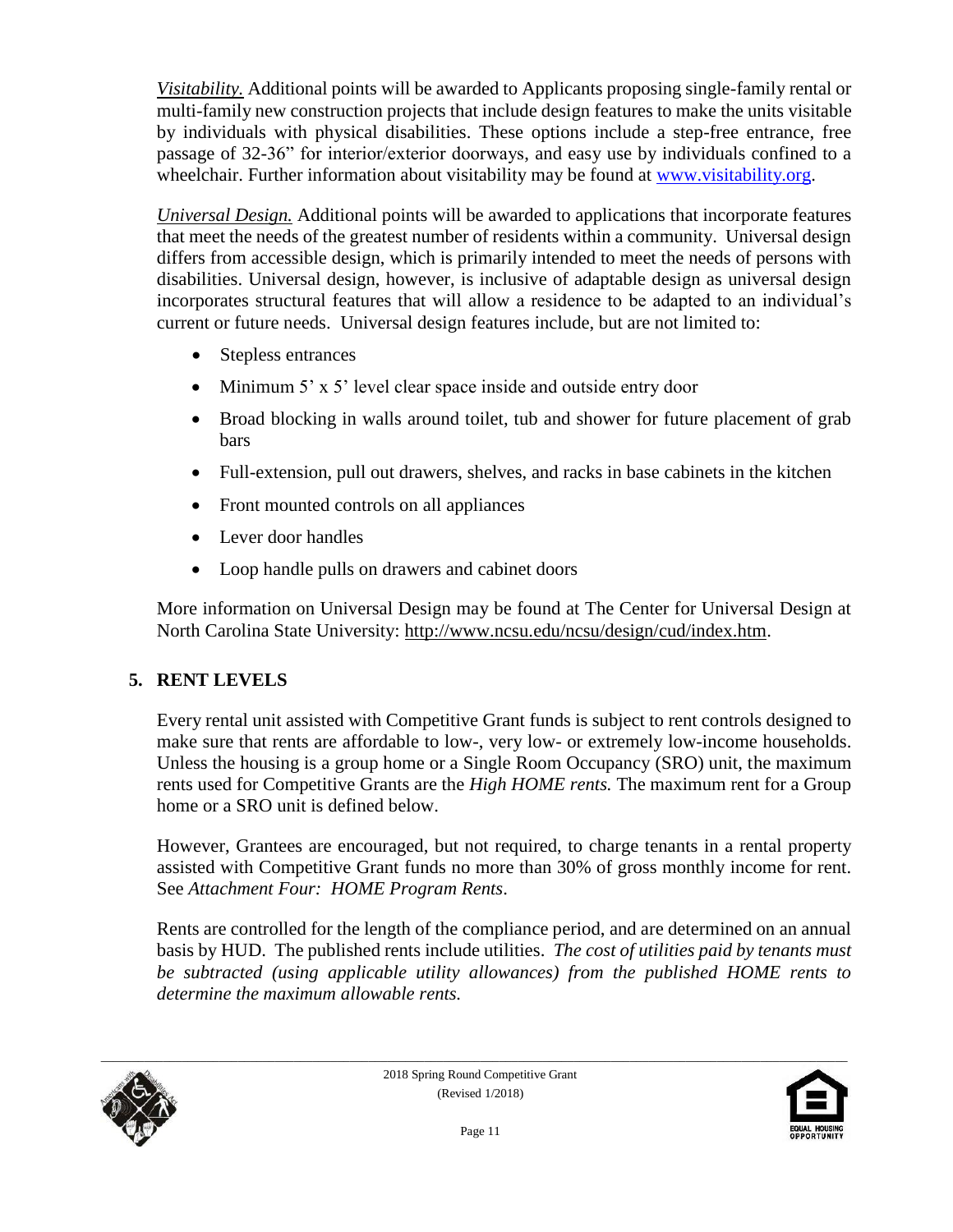Each Grantee should be aware of the market conditions of the area in which the project is located. The High HOME rents are maximum rents which can be charged. Each project should show market feasibility not based upon the High HOME rents, but rather upon area housing markets and THTF occupancy requirements which require occupancy by low-, verylow-, or extremely low-income tenants. Rents shall not exceed the published High HOME rents, adjusted for utility arrangements and bedroom size. However, because these rents must also be attractive to *low-, very low-, or extremely low- income* tenants, actual rents may be lower than the High HOME rents to keep within 30% of the tenant's monthly income. Programs should be designed so they take into consideration the market feasibility of projects funded.

A Competitive Grant may assist with the development of a group home, a housing unit that is occupied by two or more single persons or families. A group home consists of common space and/or facilities for group use by the occupants and, except in the case of a shared onebedroom unit, a separate private space for each individual or family. Group homes often house the elderly or persons with disabilities who require accompanying supportive services. The calculation of the applicable rent and tenant contributions must follow the following requirements:

- A THTF-assisted group home is treated as a single THTF-assisted housing unit with multiple bedrooms. The THTF rent limit for a group home is the HUD-published Fair Market Rent (FMR) rent limit for the total number of bedrooms in the group home.
- However, the bedrooms of live-in supportive service providers or other non-client staff are not included when calculating the total number of bedrooms for the purpose of establishing the rent. For example, if one bedroom in a four-bedroom home is occupied by a service provider, the maximum rent for the group home is the HUD-published FMR Limit for a three-bedroom unit.
- The HUD-published FMR Limit is the maximum combined rent that can be charged to all income eligible tenants residing in the group home. Each tenant pays a pro-rata share of the total rent.
- When group home tenants pay directly for utilities, the utility allowance must be subtracted from the HUD-published FMR limit in order to determine the maximum combined rent that can be charged to all tenants.
- Group homes frequently include food and/or other supportive services to its residents. Group home rents may not include food costs or the costs of supportive services. Costs for such services must be billed as separate charges. For group home units that are developed for persons with disabilities, disability-related services must be nonmandatory and the resident must have the option to choose services from another provider. The lease must also state whether the fee-based services are optional or mandatory and must identify the amount of the additional fees or surcharges separately



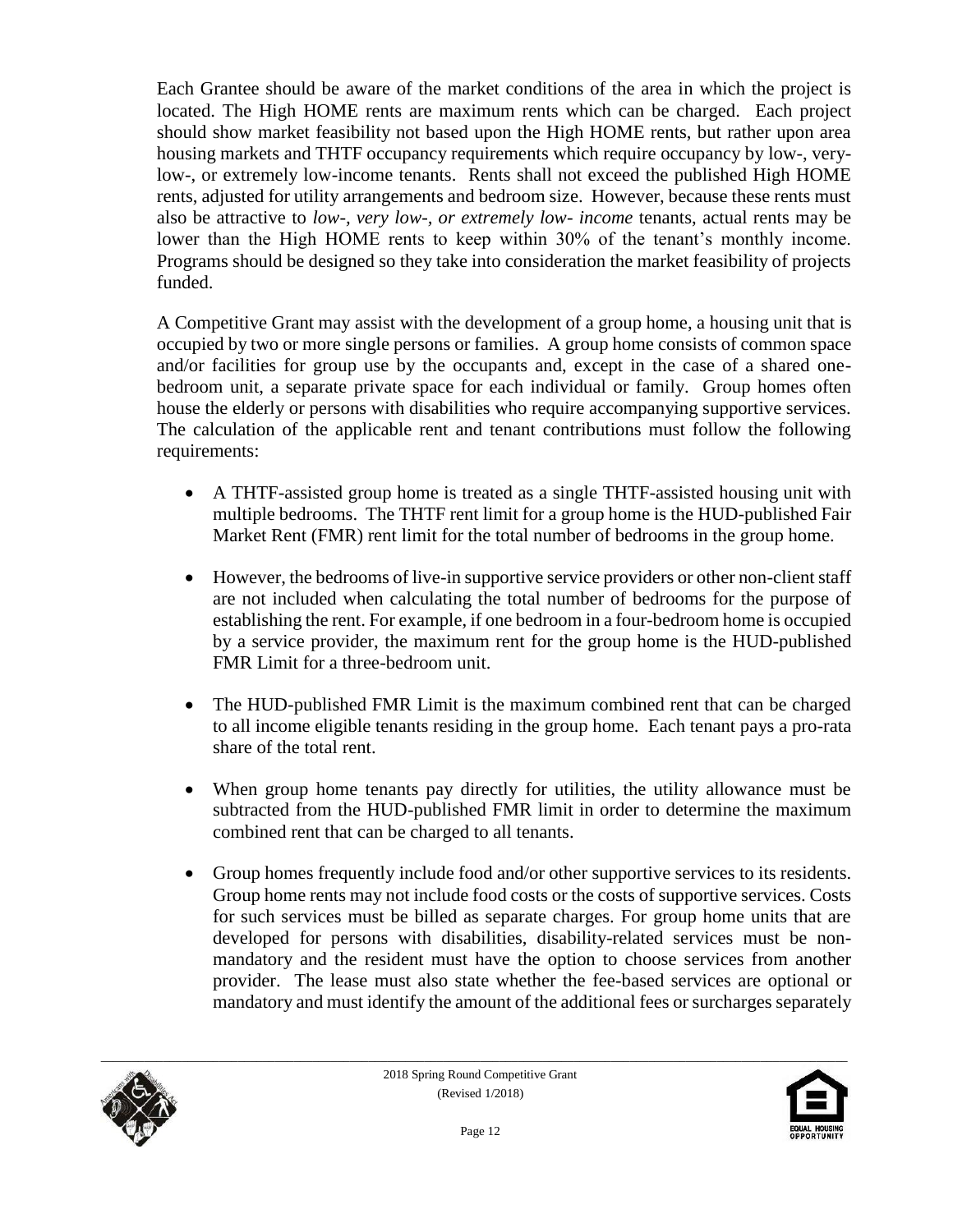from the basic THTF rent for each tenant. The applicable State agency must approve in writing the costs of food and supportive services to be provided.

A Competitive Grant may assist with the development of Single Room Occupancy (SRO) housing, which consists of a single room dwelling unit that is the primary residence of a single occupant. The unit may or may not have food preparation and sanitary facilities. Rents for SRO units are based on the HUD Fair Market Rent (FMR) or the HUD High HOME rent depending on the characterization of the unit as described below.

| IF THE SRO HOUSING IS                                                                                                                   | THEN                                                                                                                                                                                                                        |
|-----------------------------------------------------------------------------------------------------------------------------------------|-----------------------------------------------------------------------------------------------------------------------------------------------------------------------------------------------------------------------------|
| A unit with <i>neither</i> food preparation nor                                                                                         | The THTF rent may not exceed 75% of the HUD-                                                                                                                                                                                |
| sanitary facilities, or with one (food                                                                                                  | published FMR limit for a 0-bedroom (efficiency)                                                                                                                                                                            |
| preparation or sanitary facilities)                                                                                                     | unit.                                                                                                                                                                                                                       |
| A unit with <i>both</i> food preparation and                                                                                            | The THTF rent cannot exceed the HUD published                                                                                                                                                                               |
| sanitary facilities                                                                                                                     | High HOME rent limit for a 0-bedroom unit.                                                                                                                                                                                  |
| A unit that receives state or Federal <i>project</i> -<br><i>based</i> rental assistance and is occupied by a<br>very low income tenant | The THTF rent can be the applicable State or<br>Federal project-based rent, as long as it is occupied<br>by a very low income tenant who does not pay more<br>than 30% of the family's monthly adjusted income<br>for rent. |

The calculation of the applicable rent and tenant contributions must follow the following requirements:

- Utility costs are included in the maximum HOME or FMR SRO rent. If SRO tenants pay directly for utilities, the utility allowance must be subtracted from the HUDpublished HOME rent limit or FMR limit in order to determine the maximum rent that can be charged for the SRO unit.
- SRO units may not include food costs or the costs of any supportive services. Costs for such services must be billed as separate charges. For SRO units that are developed for persons with disabilities, disability-related services must be non-mandatory and the resident must have the option to choose services from another provider.
- Each SRO tenant's lease must clearly state whether the fee-based services are optional or required and must also identify the amount of additional fees or surcharges separately from the basic THTF rent for each tenant. The applicable State agency must approve in writing the costs of food and supportive services to be provided.



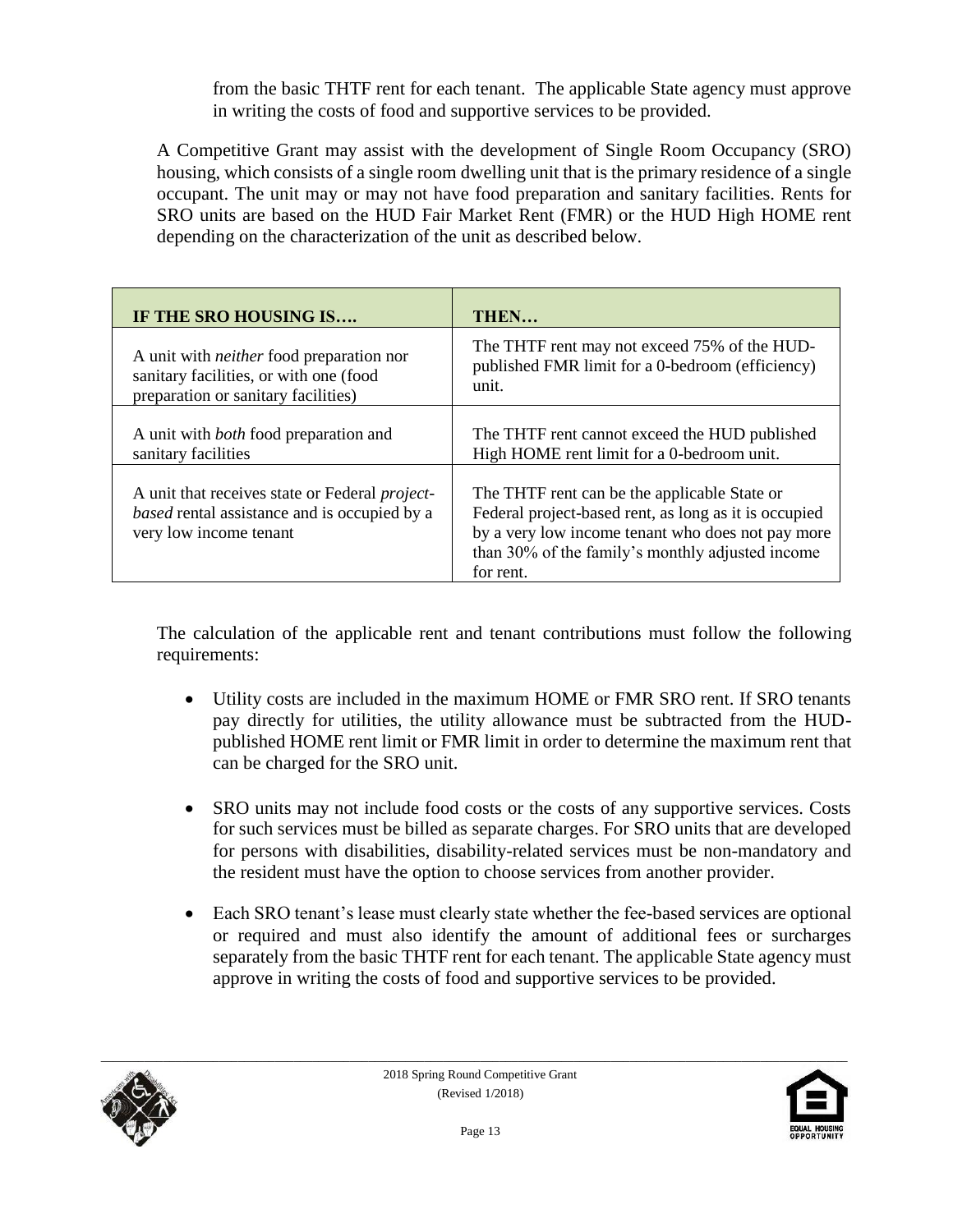#### **6. GRANTEE'S ON-GOING OBLIGATIONS FOR RENTAL PROPERTY**

During the compliance period, a Grantee shall:

- A. Conduct initial and annual income certification of tenants;
- B. Adhere to the THTF rent limits;
- C. Comply with THDA Property Standards;
- D. Comply with fair housing and affirmative marketing requirements and,
- E. Report to THDA as THDA may require;
- F. Take other actions as THDA may require

#### **G. PROCUREMENT**

It is important to keep the solicitation of bids for goods and services, materials, supplies and/or equipment open and competitive. Grantees shall develop and follow their procurement policies. At a minimum, there must be an established selection procedure. Grantees shall obtain at least three bids, and the purchase should be made from the lowest or best bidder. There must be a written rationale for selecting the successful bid or proposal.

### **H. MARKETING REQUIREMENTS**

One goal of Competitive Grants is to raise the profile of affordable housing at the local, state and federal level, and to demonstrate that decent housing impacts all facets of community development. Each Grantee shall implement marketing and public relations plans to accentuate the achievements of the program. THDA's Communications Division will assist in the development of these plans. Grantees shall submit data and beneficiary stories to THDA as may be required by THDA.

### **I. FAIR HOUSING AND EQUAL OPPORTUNITY**

Each Grantee receiving a Competitive Grant shall comply with both state and federal laws regarding fair housing and equal opportunity (FHEO). FHEO requirements have been developed to protect individuals and groups against discrimination on the basis of: race, color, national origin, religion, age, disability, familial status, or sex.

In particular, owners and program administrators will need to be aware of discrimination issues with regard to: housing opportunities; employment opportunities; business opportunities; and benefits resulting from activities funded in full or in part by a Competitive Grant.

Each Grantee shall establish and follow procedures to inform the public and potential tenants of FHEO and the Grantee's affirmative marketing program. Grantees shall establish and follow procedures by which Grantees will solicit applications from potential tenants. Grantees shall maintain records of efforts to affirmatively market rental units. Grantees shall provide evidence of all of the above at the request of THDA.



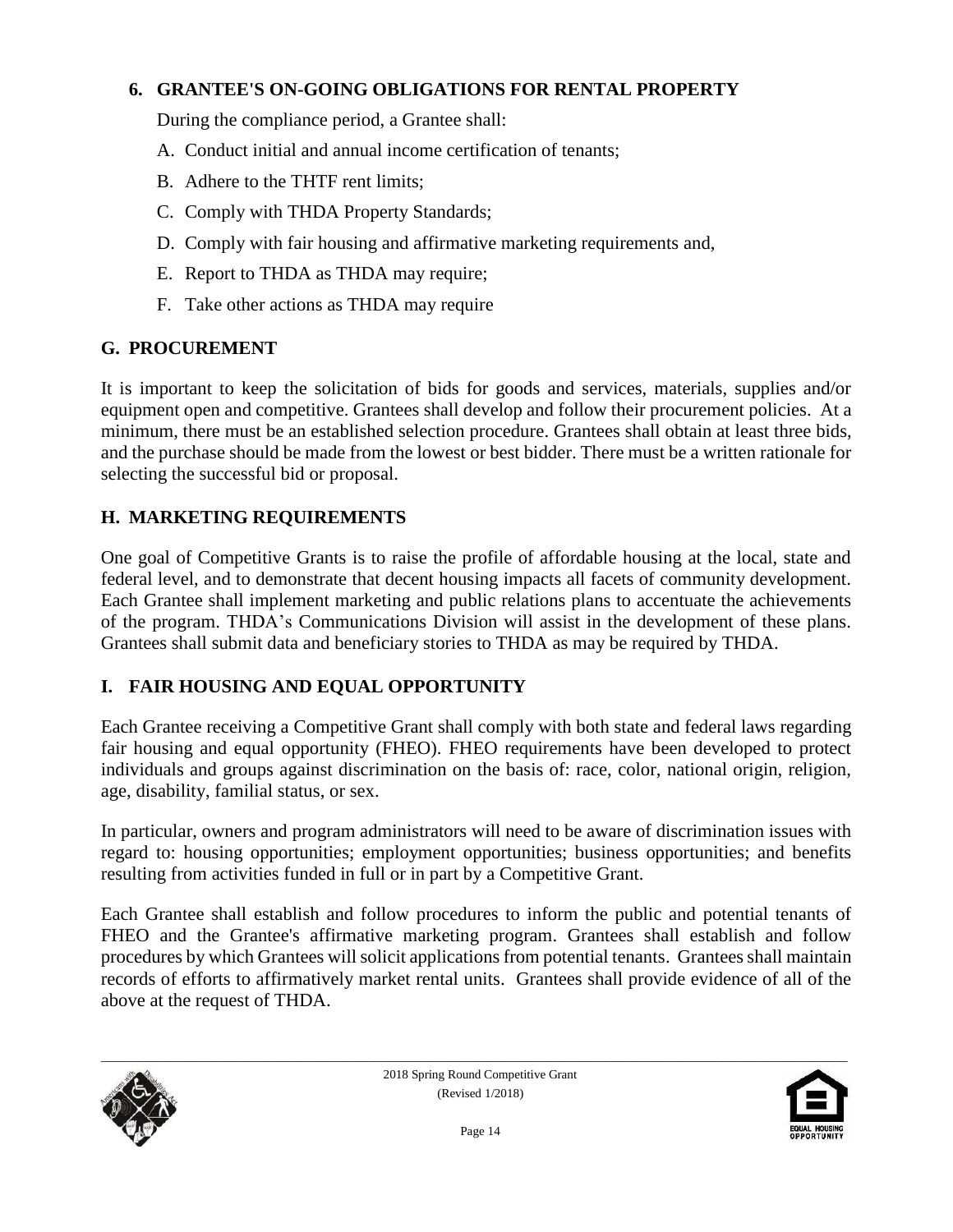### **J. TN HOUSING SEARCH.ORG**

Beginning at the start of initial lease-up through the end of the compliance period, all Grantees shall list units available for occupancy on TNHousingSearch.org or any subsequent affordable rental housing locator system sponsored by THDA and, as permitted by the locator system for the type of housing funded.

### **K. APPLICATION AND EVALUATION PROCEDURE**

Applications for Competitive Grants should be limited only by imagination, availability of matching funds, availability of support services, and a demonstrated need for the proposed project in a given area.

Proposals for funding in the FY 2018 Spring Round are limited to a maximum of \$500,000. There is no minimum grant amount. THDA expects that the combination of Competitive Grant funds and the required matching funds will be sufficient to allow the proposed project to be completed in a timely manner.

Applicants may request up to 7% of the grant request in administrative funds. Administrative funds may be used to pay administrative costs incurred by the grantee in the performance of program activities. Administrative funds are not subject to the match requirement.

Proposals that address the housing needs of very low or extremely low income households, including youth transitioning from foster care and ex-offenders, especially elderly offenders who are eligible for release by the Tennessee Board of Probation and Parole but who remain in custody due to no other residential options and who meet other requirements specified in the Program Description, will receive additional points in the scoring matrix. Proposals with an identified, firm commitment for the matching funds are preferred and those proposals with a firm commitment for match resources which exceeds the 50% requirement will be highly preferred.

THDA will evaluate each application to determine if the proposal meets program criteria, including, without limitation, submission of a complete application; proposal of an eligible activity serving eligible populations, proposal of a project that is ready to get underway except for the gap in financing to be provided by the Competitive Grant; and proposal of a project that in the opinion of THDA, in its sole discretion, is physically, financially and administratively feasible.

Applications will not be considered if the following threshold items are not submitted to THDA by the application due date:

- Application signed by the Chief Executive of the organization or the President/Chairman of the Board of Directors.
- Copy of the latest audit or audited financial statement of the organization.
- Copy of a current resolution by the Board of Directors or governing body approving the submission of the application under the 2018 Spring Housing Trust Fund Competitive Grants Program Description.



2018 Spring Round Competitive Grant (Revised 1/2018)

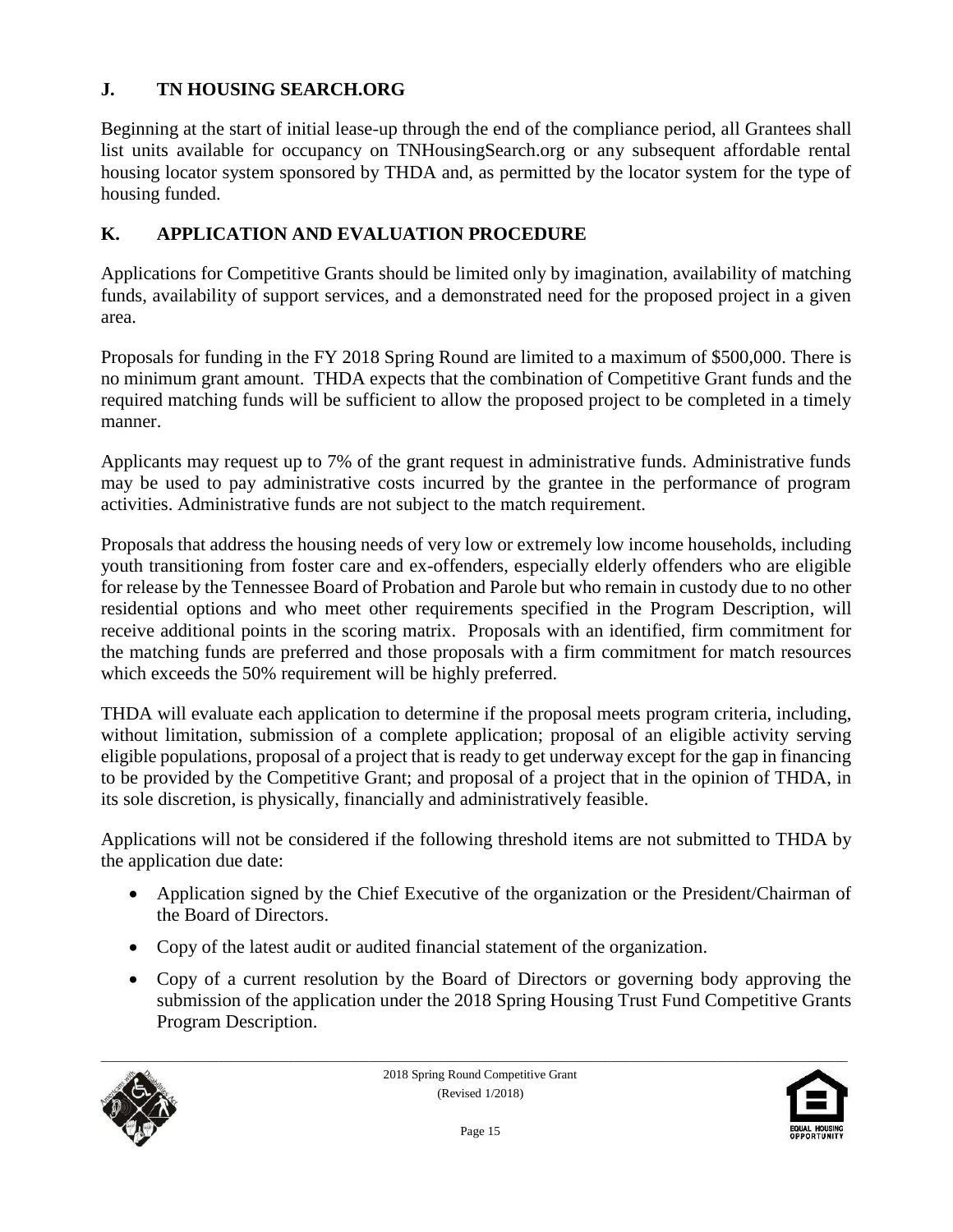- If a non-profit organization, a Certificate of Existence or Certificate of Authorization from the Tennessee Secretary of State, as applicable, dated within 30 days of the application date. If the non-profit organization is organized in a state other than Tennessee, a Certificate of Existence from the Secretary of State in which the organization was organized must also be submitted.
- If a nonprofit organization, documentation of an IRS designation under Section  $501(c)3$  or Section 501(c)4 of the federal tax code.
- If a nonprofit organization, copy of the Charter and By-laws of the organization.

Additionally, all nonprofit organizations must upload through THDA's Participant Information Management System (PIMS) those organizational documents required to be uploaded through PIMS. Copies of organizational documents that are required to be submitted through PIMS, but are submitted through another means, will not be considered.

Additionally, as a threshold requirement, organizations seeking funding for transitional housing targeted to ex-offenders shall demonstrate approval and good standing with the Tennessee Department of Corrections (TDOC) as of the application due date. All such organizations shall be listed on TDOC's List of Approved Transitional Housing Providers.

As a threshold requirement for consideration, applications from organizations seeking Competitive Grants to provide rental housing for ex-offenders shall provide a copy of the policies and procedures guiding the operation of their program and a copy of the program's application for tenancy.

A Review Committee will score and rank all applications meeting the threshold criteria, as determined by the Review Committee in its sole discretion. Applications will be ranked in descending numerical order based on the categories in the THTF Competitive Grant Matrix. Applicants must receive a minimum score of 60 to be considered for funding The Review Committee will present its recommendations to the Executive Director for determination of awards.



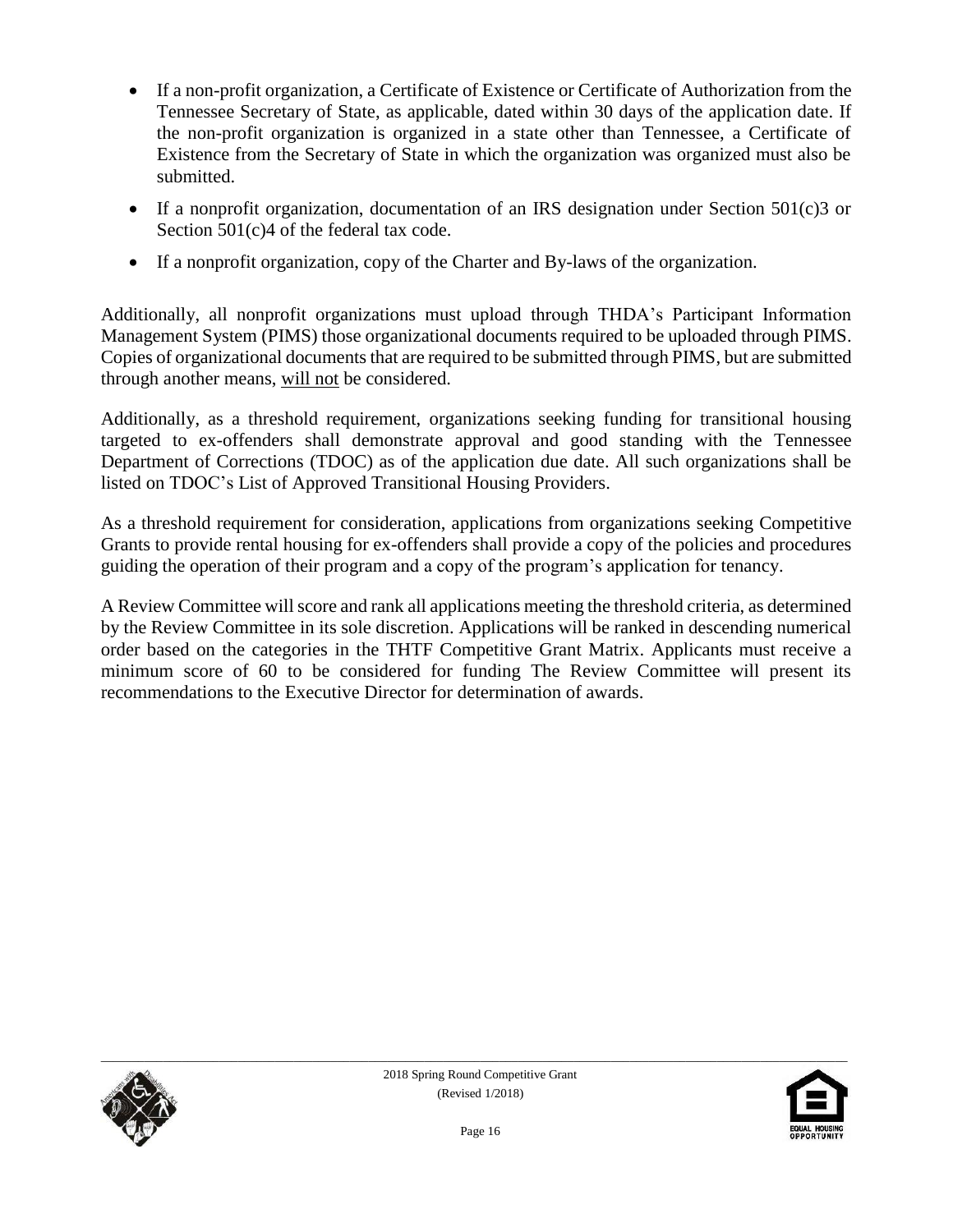### **THTF COMPETITIVE GRANT MATRIX Up to 100 Points**

### **1. CAPABILITY Up to 70 points**

- The program design is complete, and all necessary Up to 35 points components are identified in the application.
	- o The proposal demonstrates adherence to program guidelines, is well designed for the targeted population, and demonstrates an effective use of THDA resources.
	- o Sites have been identified and applicant has site control of the parcel(s) on which the housing will be developed or the applicant can demonstrate a consistent and successful history for securing ownership control of property in each of the past five consecutive years that is either (1) at least double the number of single family units proposed in this THTF application or (2) if multifamily housing is proposed, at least double the number of sites proposed for acquisition in this THTF application.
	- o The project is physically, administratively, and financially feasible with sufficient revenue for the on-going operation of the housing during the compliance period.
	- o The feasibility worksheet is complete, correct, and demonstrates a need for a Competitive Grant.
	- o The proposed rents charged to tenants are reasonable given the income of the targeted population or rental assistance is committed to lower the contribution of the tenant toward rent and utilities.
	- o If new construction, the housing will include design features that meet Universal Design standards, Visitability standards, and Energy code standards.
	- o For projects targeting special populations, including individuals with disabilities, homeless veterans, or youth aging out of foster care, a firm commitment for the delivery of supportive services is in place.
	- o For projects targeting ex-offenders, a plan for the screening of ex-offenders and a plan for the provision and funding of support services are in place.
	- o For projects targeting individuals with disabilities, the proposed housing meets the goals of the Final Rule for the qualities of settings that are eligible for reimbursement under the Medicaid home and community-based services that have been established by the Centers for Medicare and Medicaid Services (CMS) on January 16, 2014. Point deductions will be assessed if the CMS qualities of settings are not met based on THDA's sole determination.
	- o The applicant demonstrates the likelihood and feasibility to secure matching funds. Firm commitment letters are included in the application.



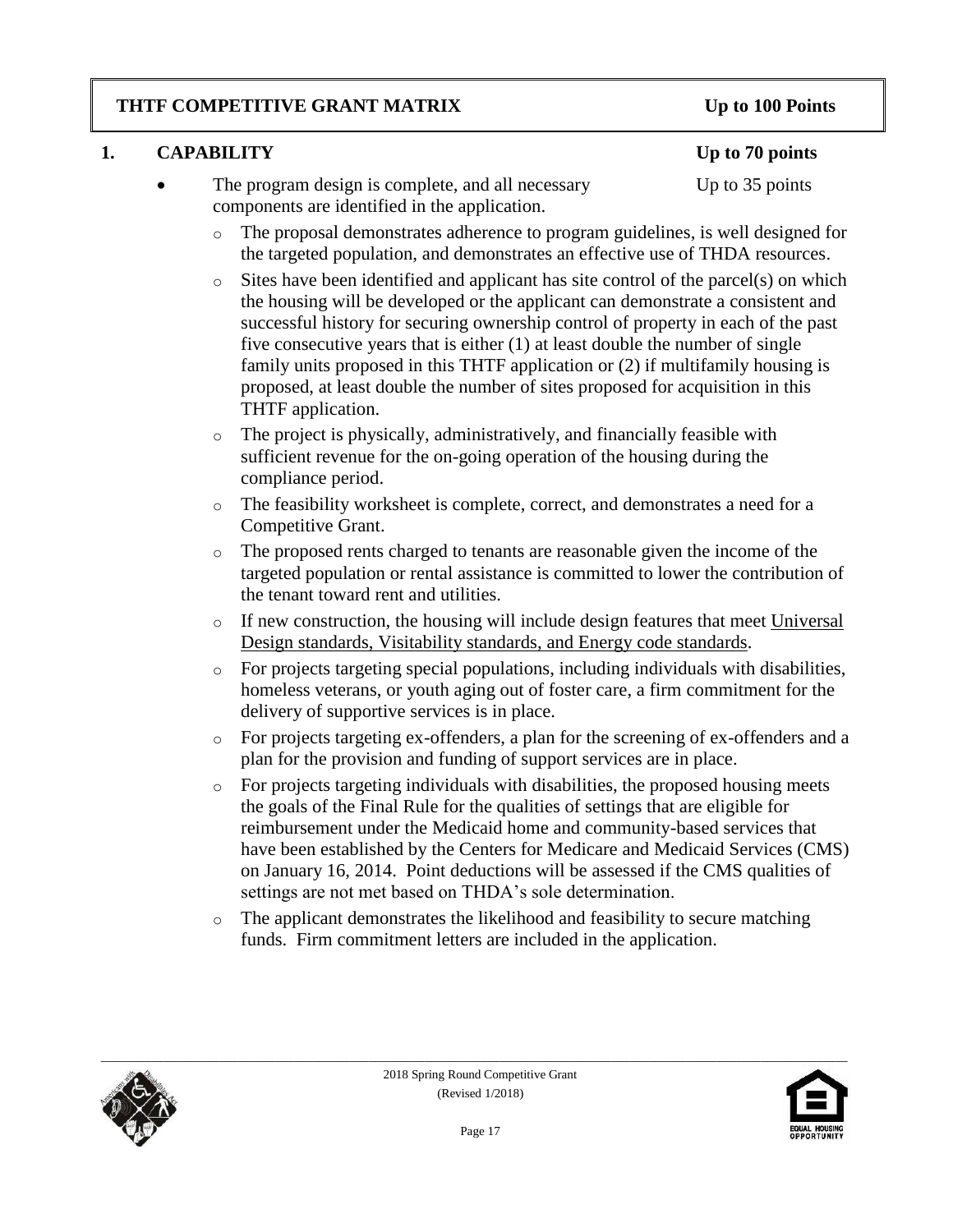- The Applicant demonstrates sufficient capacity to Up to 35 points successfully carry out the proposed project.
	- The Applicant and its staff have experience in providing housing to the targeted population.
	- The Applicant and its staff have a demonstrated capacity to manage rental housing.
	- The Applicant's organizational budget reflects multiple sources of funding.
	- If the Applicant has previous experience with Competitive Grants or other programs, point deductions will be assessed if the Applicant has not demonstrated success in:
		- o drawing down funds;
		- o completing a project in a timely manner;
		- o operating a program within THDA guidelines; and,
		- o responding in a timely fashion to client concerns or complaints, contractor concerns or complaints, and requests by THDA staff for information and/or client stories.

| 2. | <b>NEED</b>                                                                                                                                                                                           | Up to 20 points  |
|----|-------------------------------------------------------------------------------------------------------------------------------------------------------------------------------------------------------|------------------|
|    | <b>Income Targeting</b>                                                                                                                                                                               | $Up$ to 4 points |
|    | $\rightarrow$ The Applicant will set aside 25% of the units for<br>individuals at 30% of AMI or less                                                                                                  | 3 points         |
|    | $\rightarrow$ The Applicant will set aside 50% of the units for<br>individuals at 50% of AMI or less                                                                                                  | 1 point          |
|    | $\rightarrow$ The Applicant will set aside 100% of the units for<br>individuals at 80% of AMI or less                                                                                                 | 0 points         |
|    | <b>Targeted Populations in THDA Strategic Plan</b>                                                                                                                                                    | Up to 7 points   |
|    | THDA will award up to 7 points based on the<br>$\rightarrow$<br>proportion of units set-aside for youth transitioning out<br>of foster care as prioritized in the THDA Strategic Plan                 | Up to 7 points   |
|    | $\rightarrow$ THDA will award up to 7 points based on the<br>proportion of units set-aside for ex-offenders,<br>particularly elderly ex-offenders as prioritized in the<br><b>THDA Strategic Plan</b> | Up to 7 points   |